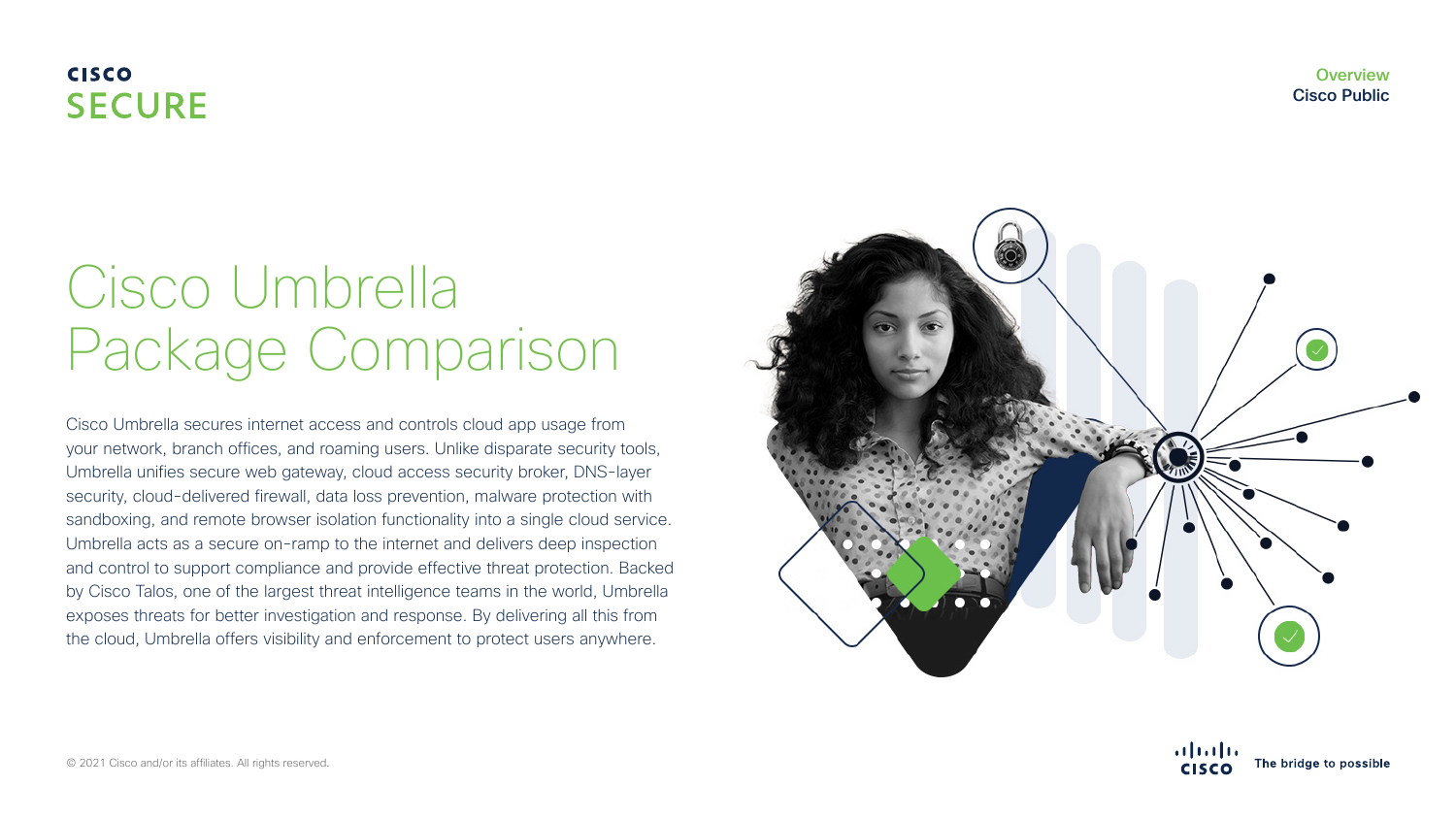## altalu SECURE

|                                                                                                                             | <b>DNS Essentials</b>                                                                        | <b>DNS Advantage</b>                                                                                    | <b>SIG Essentials</b>                                                                                                | <b>SIG Advantage</b>                                                                                                                           |
|-----------------------------------------------------------------------------------------------------------------------------|----------------------------------------------------------------------------------------------|---------------------------------------------------------------------------------------------------------|----------------------------------------------------------------------------------------------------------------------|------------------------------------------------------------------------------------------------------------------------------------------------|
|                                                                                                                             | Block threats at the DNS layer<br>across your enterprise in minutes<br>without added latency | Get DNS protection plus<br>additional web security and<br>threat insights to speed up<br>investigations | Deploy advanced security<br>functions and simplify<br>management with the most<br>effective security in the industry | Unlock the highest levels of<br>protection and control with<br>advanced security functions<br>like layer 7 firewall with IPS, DLP,<br>and more |
| Licencing                                                                                                                   | By # of covered users                                                                        | By # of covered users                                                                                   | By # of covered users                                                                                                | By # of covered users                                                                                                                          |
| Security & Controls                                                                                                         |                                                                                              |                                                                                                         |                                                                                                                      |                                                                                                                                                |
| <b>DNS-layer security</b>                                                                                                   |                                                                                              |                                                                                                         |                                                                                                                      |                                                                                                                                                |
| Block domains for malware, phishing, botnet, and other high risk                                                            | $\bullet$                                                                                    | $\bullet$                                                                                               | $\bullet$                                                                                                            | ٠                                                                                                                                              |
| Block domains from Cisco SecureX, direct integrations<br>(Splunk, Anomali, & others) and custom lists using enforcement API |                                                                                              | $\bullet$                                                                                               | $\bullet$                                                                                                            | ٠                                                                                                                                              |
| Secure web gateway (SWG)                                                                                                    |                                                                                              |                                                                                                         |                                                                                                                      |                                                                                                                                                |
| Proxy web traffic for inspection                                                                                            |                                                                                              | Traffic associated with risky<br>domains via selective proxy                                            | All web traffic                                                                                                      | All web traffic                                                                                                                                |
| Decrypt and inspect SSL (HTTPS) traffic                                                                                     |                                                                                              | With selective proxy                                                                                    | $\bullet$                                                                                                            | $\bullet$                                                                                                                                      |
| Enable web filtering                                                                                                        | By domain or domain category                                                                 | By domain or domain category                                                                            | By domain, URL, or category                                                                                          | By domain, URL, or category                                                                                                                    |
| Create custom block/allow lists                                                                                             | Of domains                                                                                   | Of domains                                                                                              | Of URLs                                                                                                              | Of URLs                                                                                                                                        |
| Block URLs based on Cisco Talos and other feeds; block files<br>based on AV Engine and malware defense                      |                                                                                              | With selective proxy                                                                                    | $\bullet$                                                                                                            | ٠                                                                                                                                              |
| Use malware analytics (sandbox) on suspicious files                                                                         |                                                                                              |                                                                                                         | 500 samples/day                                                                                                      | Unlimited samples                                                                                                                              |
| Use retrospective security to identify previously-benign files that<br>became malicious                                     |                                                                                              |                                                                                                         | О                                                                                                                    | С                                                                                                                                              |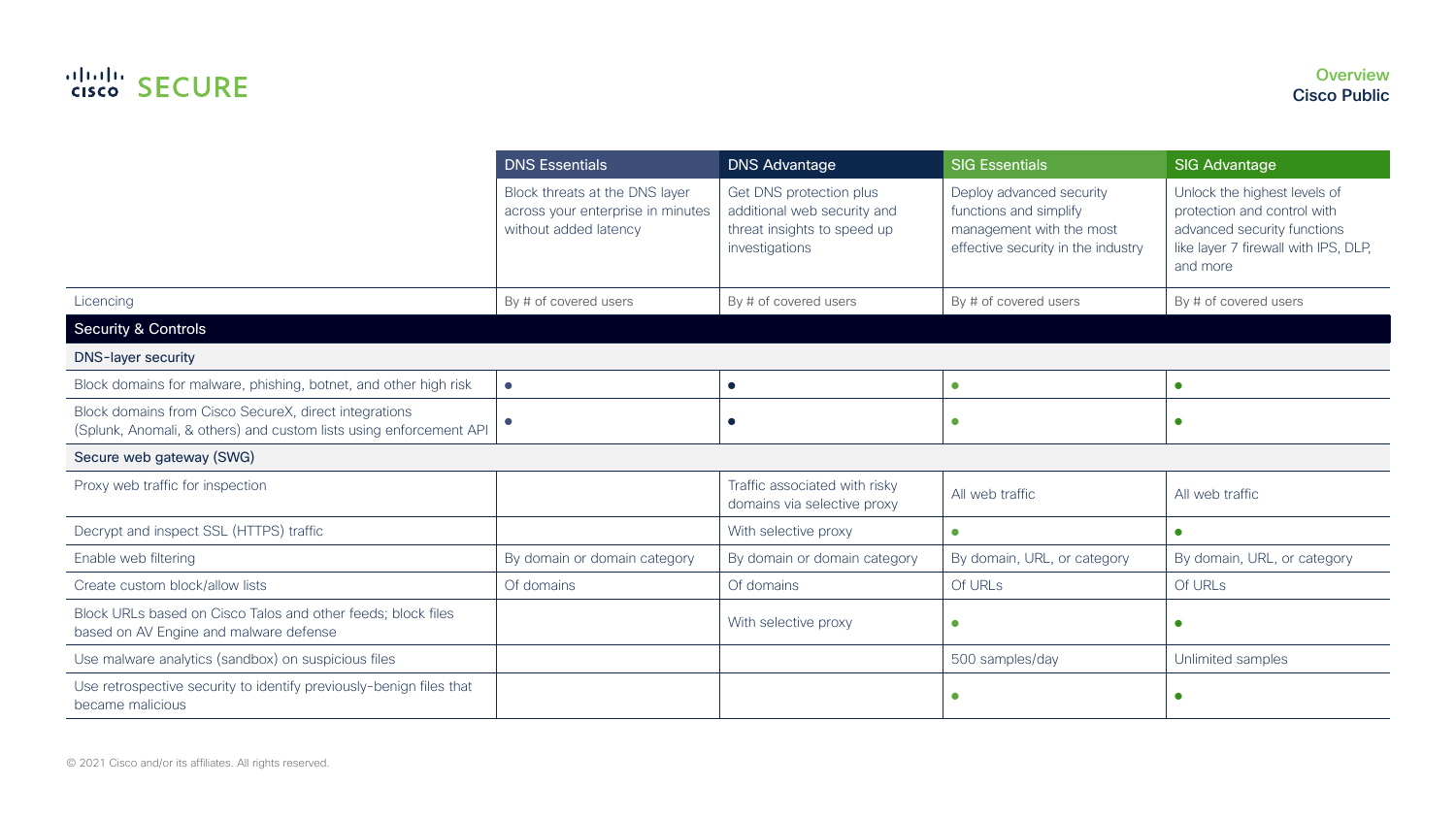### altalu SECURE

|                                                                                                                     | <b>DNS Essentials</b> | <b>DNS Advantage</b> | <b>SIG Essentials</b>                      | <b>SIG Advantage</b>                       |
|---------------------------------------------------------------------------------------------------------------------|-----------------------|----------------------|--------------------------------------------|--------------------------------------------|
| Security & Controls                                                                                                 |                       |                      |                                            |                                            |
| Remote browser isolation (RBI)                                                                                      |                       |                      |                                            |                                            |
| Provide safe access to risky sites                                                                                  |                       |                      | Isolate Risky optional add-on              | Isolate Risky optional add-on              |
| Provide safe access to web apps                                                                                     |                       |                      | <b>Isolate Web Apps</b><br>optional add-on | <b>Isolate Web Apps</b><br>optional add-on |
| Provide safe access to any web destination                                                                          |                       |                      | Isolate Any optional add-on                | Isolate Any optional add-on                |
| Firewall                                                                                                            |                       |                      |                                            |                                            |
| Create layer 3/layer 4 policies to block specific IPs,<br>ports, and protocols                                      |                       |                      | $\bullet$                                  | C                                          |
| Deepen protection for outbound traffic using application layer 7<br>policies with intrusion prevention system (IPS) |                       |                      | Optional add-on                            | $\bullet$                                  |
| Use IPSec tunnel termination                                                                                        |                       |                      | $\bullet$                                  | $\bullet$                                  |
| Data loss prevention (DLP)                                                                                          |                       |                      |                                            |                                            |
| Enable inline inspection of web and cloud app traffic<br>for sensitive data                                         |                       |                      | Optional add-on                            | r                                          |
| Cloud access security broker (CASB)                                                                                 |                       |                      |                                            |                                            |
| Discover and block shadow IT with App Discovery report                                                              | By domain             | By domain            | By URL                                     | By URL                                     |
| Create policies with more granular controls (block uploads,<br>attachments, and posts) for select apps              |                       |                      | $\bullet$                                  | $\bullet$                                  |
| Scan and remove malware from cloud-based file storage apps                                                          |                       |                      | 2 applications                             | All supported applications                 |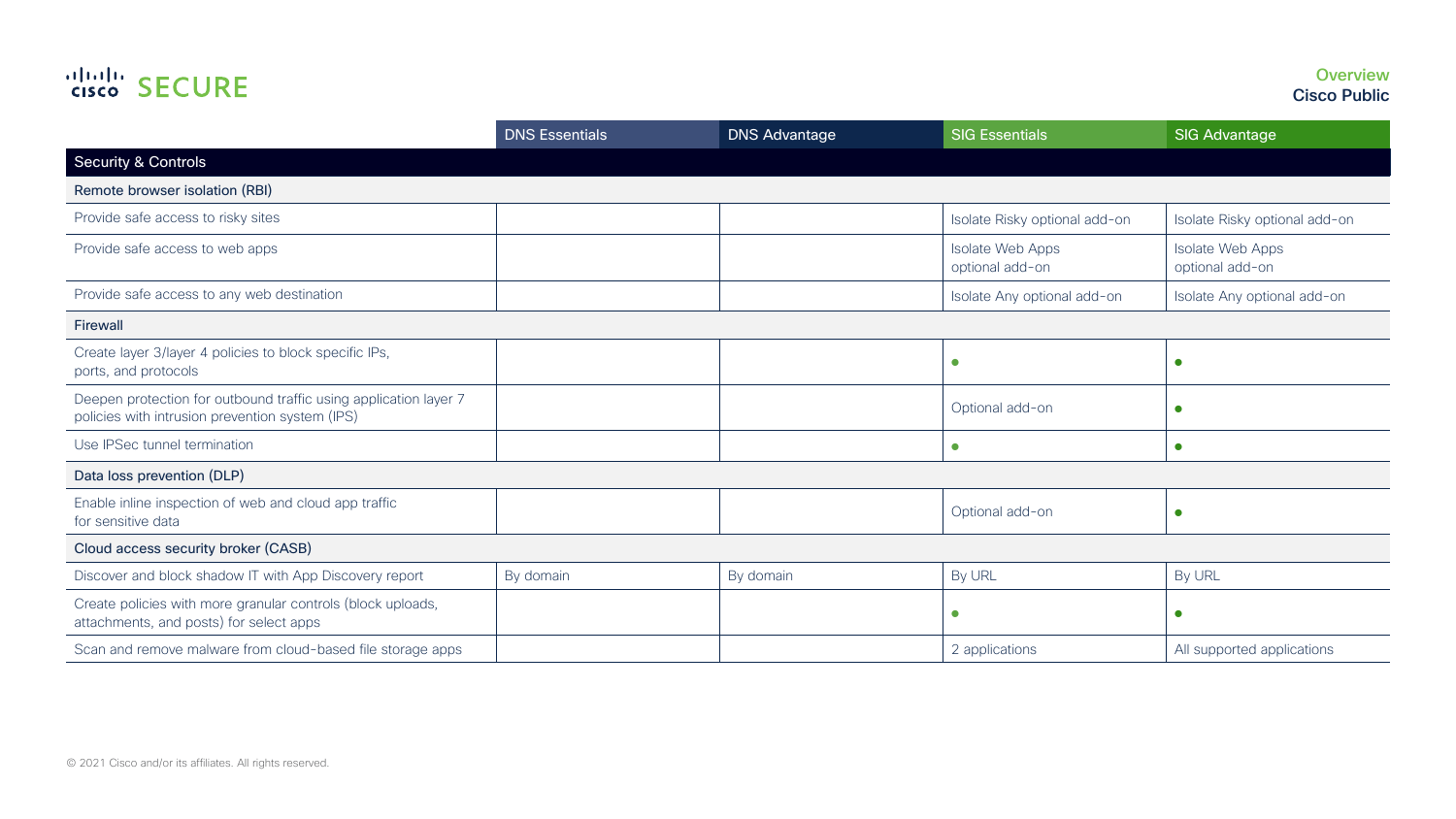## altalu SECURE

|                                                                                                                                      | <b>DNS Essentials</b>        | <b>DNS Advantage</b> | <b>SIG Essentials</b> | <b>SIG Advantage</b> |
|--------------------------------------------------------------------------------------------------------------------------------------|------------------------------|----------------------|-----------------------|----------------------|
| <b>Security &amp; Controls</b>                                                                                                       |                              |                      |                       |                      |
| Umbrella Investigate                                                                                                                 |                              |                      |                       |                      |
| Access Investigate's web console for interactive threat intel                                                                        |                              | $\bullet$            | $\bullet$             | $\bullet$            |
| Use Investigate on-demand enrichment API to send domain, URL,<br>IP, and file info to other systems (2,000 request/day) <sup>1</sup> |                              | $\bullet$            | ٠                     |                      |
| Integrate with SecureX to aggregate activity across Cisco products                                                                   | Reporting & enforcement APIs | All APIs             | All APIs              | All APIs             |
| <b>Secure Malware Analytics</b>                                                                                                      |                              |                      |                       |                      |
| Speed up incident response and uncover malicious domains, IPs,<br>ASNs and files                                                     |                              |                      |                       |                      |
| Traffic forwarding                                                                                                                   |                              |                      |                       |                      |
| Forward external DNS for:                                                                                                            |                              |                      |                       |                      |
| · On-network coverage via Cisco (SD-WAN,<br>Meraki, ISR, & WLAN) and third-party integrations<br>(Cradlepoint, Aerohive, & others)   |                              |                      |                       |                      |
| · Off-network via Umbrella roaming client<br>or Cisco Security Connector iOS app                                                     |                              |                      |                       |                      |
| Cisco AnyConnect client (license included) to deploy Umbrella<br>module to forward traffic                                           |                              |                      |                       |                      |
| Send outbound network traffic via IPsec tunnel, Cisco Secure<br>VPN (AnyConnect), proxy chaining, or PAC files                       | $\bullet$                    | $\bullet$            | с                     |                      |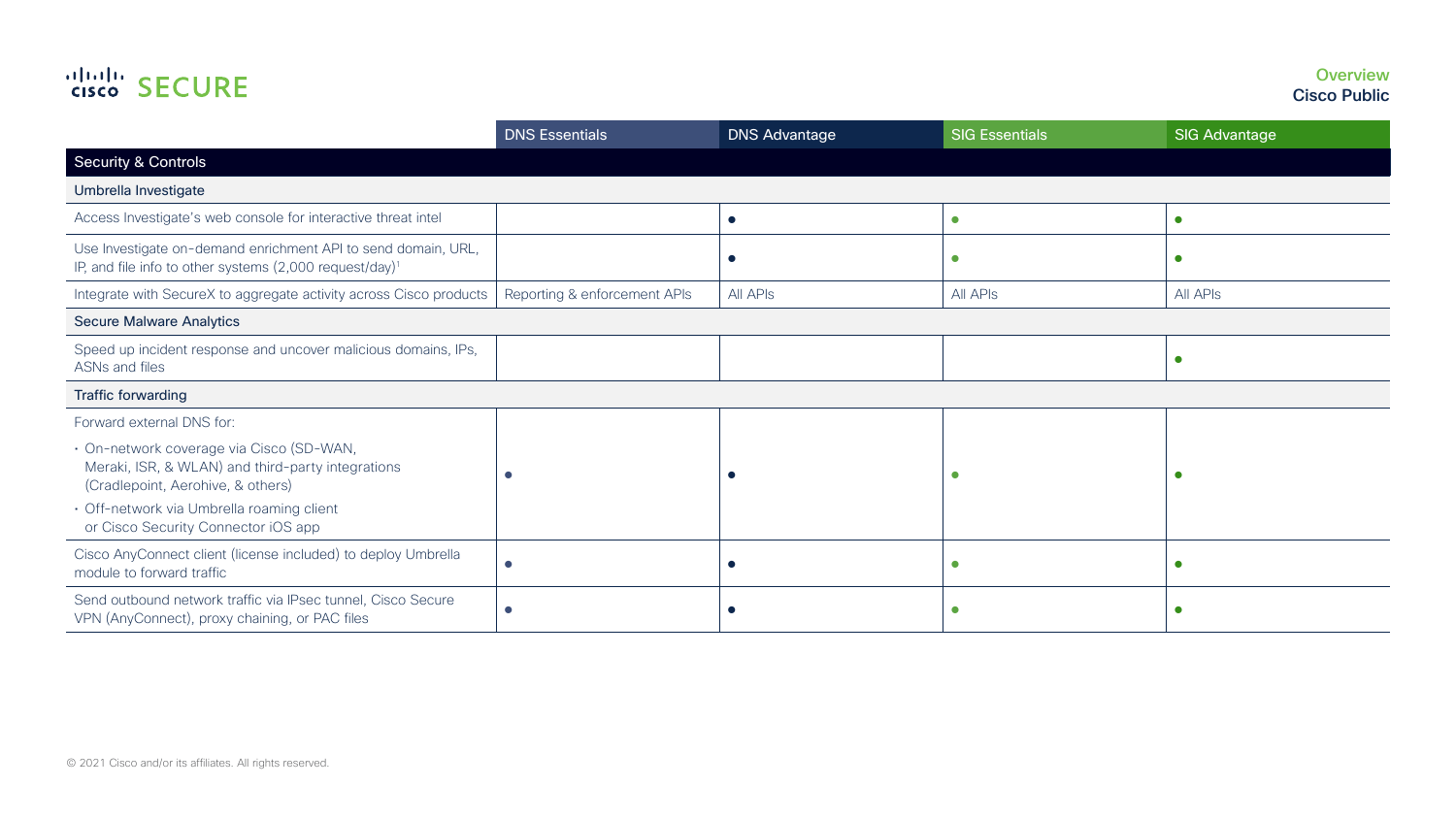## altalli SECURE

|                                                                                                                                                                                                                                        | <b>DNS</b> Essentials                           | <b>DNS Advantage</b>                            | <b>SIG Essentials</b>                             | <b>SIG Advantage</b>                              |
|----------------------------------------------------------------------------------------------------------------------------------------------------------------------------------------------------------------------------------------|-------------------------------------------------|-------------------------------------------------|---------------------------------------------------|---------------------------------------------------|
| Security & Controls                                                                                                                                                                                                                    |                                                 |                                                 |                                                   |                                                   |
| User attribution                                                                                                                                                                                                                       |                                                 |                                                 |                                                   |                                                   |
| Create policies and view reports by network (egress IP), internal<br>subnet <sup>2</sup> , network device (including VLAN & SSID) <sup>3</sup> , roaming<br>device, and Active Directory group (including specific users) <sup>4</sup> | $\bullet$                                       |                                                 |                                                   |                                                   |
| Create policies and view reports using SAML                                                                                                                                                                                            |                                                 |                                                 | $\bullet$                                         | $\bullet$                                         |
| Management                                                                                                                                                                                                                             |                                                 |                                                 |                                                   |                                                   |
| Customize block pages and bypass options                                                                                                                                                                                               | $\bullet$                                       | $\bullet$                                       | $\bullet$                                         | c                                                 |
| Use our multi-org console to centrally manage decentralized orgs                                                                                                                                                                       | $\bullet$                                       |                                                 | $\epsilon$                                        |                                                   |
| Use our management API to create, read, update, and delete<br>identities for child orgs                                                                                                                                                | 0                                               | $\bullet$                                       | $\bullet$                                         | г                                                 |
| Reporting & logs                                                                                                                                                                                                                       |                                                 |                                                 |                                                   |                                                   |
| Leverage real-time activity search and our reporting API to easily<br>extract key events                                                                                                                                               |                                                 |                                                 | с                                                 |                                                   |
| Choose North America or Europe log storage                                                                                                                                                                                             | $\bullet$                                       | $\bullet$                                       | О                                                 |                                                   |
| Use customer AWS S3 bucket to export and retain logs as long as<br>needed, or a Cisco-managed S3 buckets for longer log retention <sup>5</sup>                                                                                         | $\bullet$                                       |                                                 |                                                   |                                                   |
| Access logs                                                                                                                                                                                                                            | For domains<br>(30-day details, 1-year summary) | For domains<br>(30-day details, 1-year summary) | For domains, URLs, & firewall<br>(30-day details) | For domains, URLs, & firewall<br>(30-day details) |